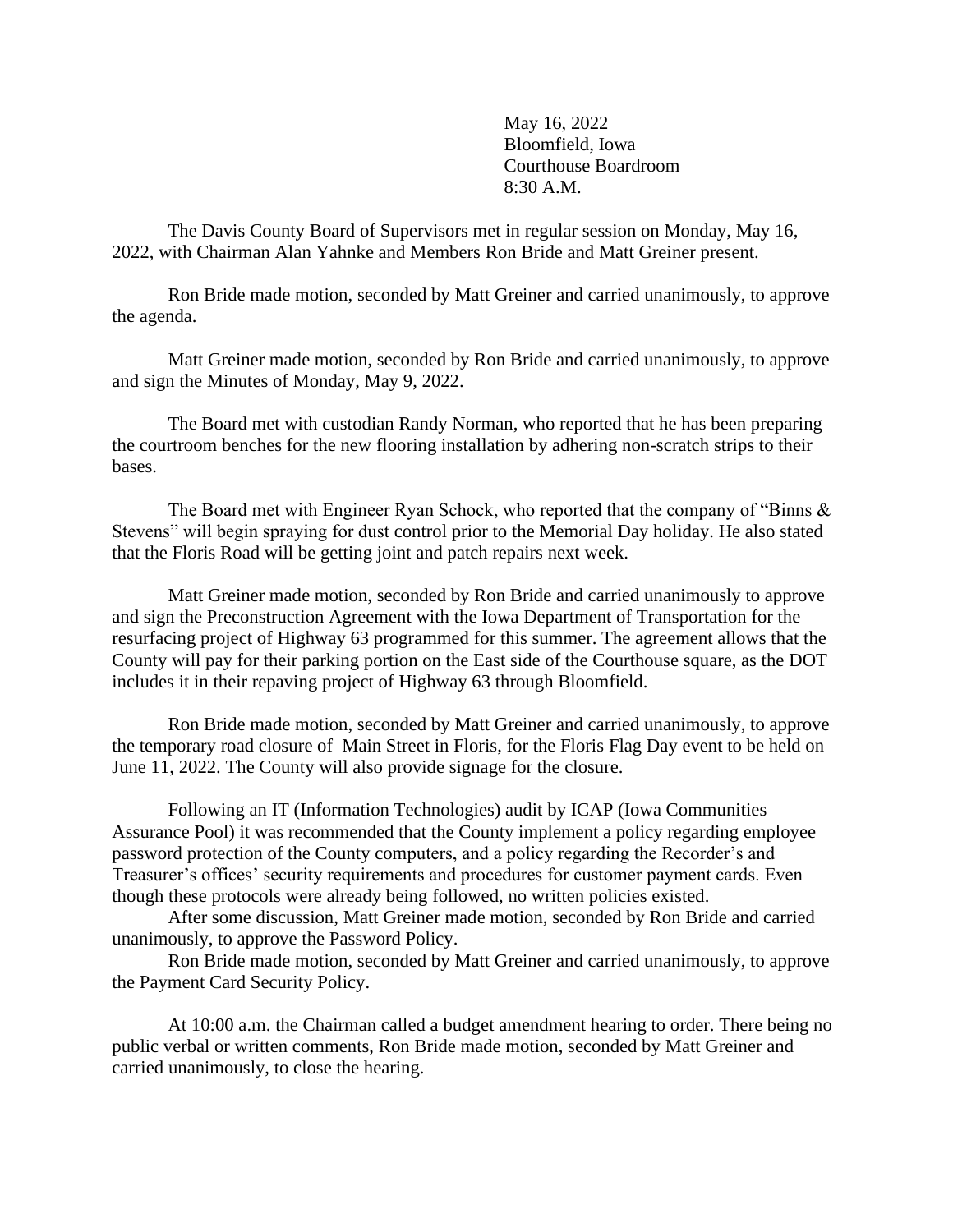Matt Greiner made motion, seconded by Ron Bride and carried unanimously, to approve the budget amendment as previously published in *The Bloomfield Democrat* on May 4, 2022.

 Ron Bride made motion, seconded by Matt Greiner and carried unanimously, with the roll call vote being: Ron Bride - Aye, Matt Greiner – Aye, Alan Yahnke - Aye, to the following Amendment to the Appropriations Resolution:

|                                       | Original  | Change    | Amended   |
|---------------------------------------|-----------|-----------|-----------|
| SEC. RDS - CAPITAL PROJECTS           |           |           |           |
| Roads & Bridges                       |           |           |           |
| 0020-20-0201-320-62000                | 900,000   | (500,000) | 400,000   |
| <u>SEC. RDS – ROADS &amp; BRIDGES</u> |           |           |           |
| GO Bonds - Principal                  |           |           |           |
| 0020-20-7110-000-50100                | $\theta$  | 175,000   | 175,000   |
| <b>GO Bonds</b> - Interest            |           |           |           |
| 0020-20-7110-000-52005                | $\Omega$  | 34,000    | 34,000    |
| Miscellaneous                         |           |           |           |
| 0020-20-7110-459-21900                | 1,027,520 | 391,000   | 1,418,520 |
| <b>TOTAL</b>                          | 1,927,520 | 100,000   | 2,027,520 |

Dated at Bloomfield , Iowa, this 16th day of May, 2022.

 The Board reviewed the 2021 Community Development Block Grant (CDBG-CV) Award Letter from the Iowa Economic Development Authority, for the amount of \$433,438. Davis County applied for this grant to assist in the fiberoptic/broadband installation expansion efforts in the southeast section of Davis County. After discussion, Ron Bride made motion, seconded by Matt Greiner and carried unanimously, to approve the contract for receipt and administration of the grant funds.

All Board members reported on committee meetings attended.

Ron Bride made motion, seconded by Matt Greiner and carried unanimously, to approve the following claims to be paid:

| <b>ALTORFER INC</b>                     | <b>SR-Parts</b>               | 7,444.10  |
|-----------------------------------------|-------------------------------|-----------|
| <b>BAILEY OFFICE OUTFITTERS</b>         | Multiple dept-office supplies | 207.77    |
| <b>BLACKBOARD PRINTING COMPANY</b>      | HistPres-supplies             | 45.00     |
| <b>BLOOMFIELD COMMUNICATION INC</b>     | Aud-Elec-legal not/publish    | 7.79      |
| <b>BLOOMFIELD RENT ALL INC</b>          | <b>SR-Supplies</b>            | 80.00     |
| <b>BLOOMFIELD TRUE VALUE HRDWR</b>      | Multiple dept-supplies        | 173.54    |
| CANTERA AGGREGATES LLC                  | <b>SR-Rock</b>                | 13,351.61 |
| <b>CITIZENS MUTUAL</b>                  | VA-phone/internet             | 185.34    |
| DAVIS CO EMPLOYEE HEALTH PLAN           | Sprv-FY22 2nd 1/2 contribu    | 25,000.00 |
| <b>DAVIS CO HOSPITAL</b>                | Sprv-ann pymt-paramedic       | 32,500.00 |
| DAVIS CO PUBLIC HEALTH                  | DCPH-nursing                  | 9,398.00  |
| DAVIS CO TIRE INC                       | <b>SR-Tires</b>               | 3,984.18  |
| FOX VALLEY WELDING LLC                  | <b>SR-Parts</b>               | 2,517.33  |
| <b>GREAT AMERICA FINANCIAL SERVICES</b> | Atty-office machine maint     | 578.43    |
| <b>GROUT SCOUTS INC</b>                 | SR-Patching                   | 52,788.40 |
| <b>H&amp;L MACK TRUCK SALES CORP</b>    | <b>SR-Parts</b>               | 2,804.59  |
| <b>HAMILTON PRODUCE CO</b>              | Consv-supplies                | 34.96     |
|                                         |                               |           |